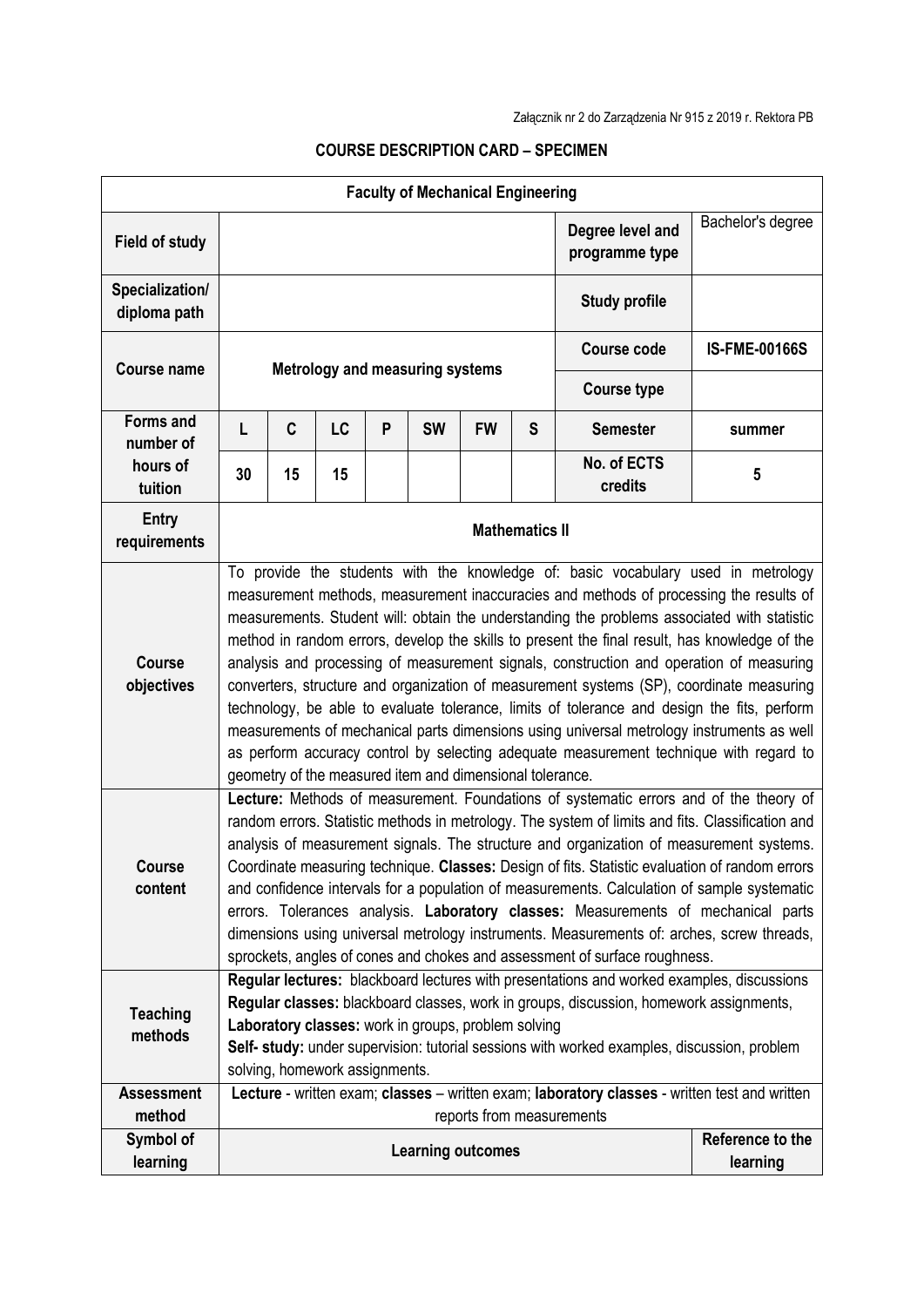| outcome                                     |                                                                                                                                                                                                                                                                                                                                                                                                                                                                                                                                                                                                                                    | outcomes for                                                         |                                  |
|---------------------------------------------|------------------------------------------------------------------------------------------------------------------------------------------------------------------------------------------------------------------------------------------------------------------------------------------------------------------------------------------------------------------------------------------------------------------------------------------------------------------------------------------------------------------------------------------------------------------------------------------------------------------------------------|----------------------------------------------------------------------|----------------------------------|
|                                             |                                                                                                                                                                                                                                                                                                                                                                                                                                                                                                                                                                                                                                    | the field of study                                                   |                                  |
| L01                                         | Student is able to list, classify and describe measurement methods and<br>errors of measurement                                                                                                                                                                                                                                                                                                                                                                                                                                                                                                                                    | M1_W15                                                               |                                  |
| L <sub>02</sub>                             | Student performs basic calculations of limiting errors and uncertainty, the<br>tolerances and fits, analysis and synthesis of dimensional chain                                                                                                                                                                                                                                                                                                                                                                                                                                                                                    | M1_W15, M1_U12,<br>M1_W09, M1_U14,<br>M1_U15                         |                                  |
| LO <sub>3</sub>                             | Students describes the principle of coordinate metrology                                                                                                                                                                                                                                                                                                                                                                                                                                                                                                                                                                           | M1_W15, M1_U11                                                       |                                  |
| LO4                                         | Students is able to classifies and analyzes the measurement signals                                                                                                                                                                                                                                                                                                                                                                                                                                                                                                                                                                | MK1_W04                                                              |                                  |
| LO <sub>5</sub>                             | Students is able to explains the rules of the organization measurement<br>systems, to lists and describes the selected elements of measurement<br>systems                                                                                                                                                                                                                                                                                                                                                                                                                                                                          | M1_W15, M1_W19                                                       |                                  |
| LO <sub>6</sub>                             | Student performs measurements of mechanical parts dimensions using<br>universal metrology instruments and is able to interpret obtained findings                                                                                                                                                                                                                                                                                                                                                                                                                                                                                   | M1_U11, M1_U12,<br>M1_K04                                            |                                  |
| Symbol of<br>learning<br>outcome            | Methods of assessing the learning outcomes                                                                                                                                                                                                                                                                                                                                                                                                                                                                                                                                                                                         | <b>Type of tuition</b><br>during which the<br>outcome is<br>assessed |                                  |
| L01                                         | written exam                                                                                                                                                                                                                                                                                                                                                                                                                                                                                                                                                                                                                       |                                                                      |                                  |
| LO <sub>2</sub>                             | written exam                                                                                                                                                                                                                                                                                                                                                                                                                                                                                                                                                                                                                       |                                                                      | L, C, LC                         |
| LO <sub>3</sub>                             | written exam                                                                                                                                                                                                                                                                                                                                                                                                                                                                                                                                                                                                                       |                                                                      |                                  |
| LO4                                         | written exam                                                                                                                                                                                                                                                                                                                                                                                                                                                                                                                                                                                                                       |                                                                      | L                                |
| LO <sub>5</sub>                             | written exam                                                                                                                                                                                                                                                                                                                                                                                                                                                                                                                                                                                                                       |                                                                      | L                                |
| LO <sub>6</sub>                             | written test, written report from measurements                                                                                                                                                                                                                                                                                                                                                                                                                                                                                                                                                                                     |                                                                      | <b>LC</b>                        |
| Student workload (in hours)                 |                                                                                                                                                                                                                                                                                                                                                                                                                                                                                                                                                                                                                                    | No. of hours                                                         |                                  |
|                                             |                                                                                                                                                                                                                                                                                                                                                                                                                                                                                                                                                                                                                                    |                                                                      |                                  |
|                                             | lecture attendance                                                                                                                                                                                                                                                                                                                                                                                                                                                                                                                                                                                                                 |                                                                      | 30                               |
|                                             | participation in classes, laboratory classes, etc.                                                                                                                                                                                                                                                                                                                                                                                                                                                                                                                                                                                 |                                                                      | 30                               |
|                                             | preparation for classes, laboratory classes, projects, seminars, etc.                                                                                                                                                                                                                                                                                                                                                                                                                                                                                                                                                              |                                                                      | 25<br>20                         |
| <b>Calculation</b>                          | working on projects, reports, etc.<br>participation in student-teacher sessions related to the classes/seminar/project                                                                                                                                                                                                                                                                                                                                                                                                                                                                                                             |                                                                      | 15                               |
|                                             | implementation of project tasks                                                                                                                                                                                                                                                                                                                                                                                                                                                                                                                                                                                                    |                                                                      | 10                               |
|                                             | <b>TOTAL:</b>                                                                                                                                                                                                                                                                                                                                                                                                                                                                                                                                                                                                                      | 130                                                                  |                                  |
|                                             | <b>Quantitative indicators</b>                                                                                                                                                                                                                                                                                                                                                                                                                                                                                                                                                                                                     | <b>HOURS</b>                                                         | No. of<br><b>ECTS</b><br>credits |
|                                             | Student workload - activities that require direct teacher participation                                                                                                                                                                                                                                                                                                                                                                                                                                                                                                                                                            | 75                                                                   | 3                                |
|                                             | Student workload - practical activities                                                                                                                                                                                                                                                                                                                                                                                                                                                                                                                                                                                            | 55                                                                   | $\boldsymbol{2}$                 |
| <b>Basic</b><br>references<br>Supplementary | 1. Metrology and measurement, Anand K. Bewoor, Vinay A. Kulkarni, Tata McGraw-Hill<br>Education, New Delhi 2009, 2. The metrology handbook, second edition, Jay L. Bucher, PhD<br>editor, ASQ, Milwaukee, Wisconsin 2012 3. Coordinate Metrology, Jerzy A. Sładek, Springer-<br>Verlag Berlin Heidelberg, 2016, 4. Coordinate Measuring Machines and Systems, John A.<br>Bosch, New York 1995, 5. Advances in coordinate metrology, Jerzy Sładek and Władysław<br>Jakubiec. Bielsko-Biała: Wydaw. Akademii Techniczno-Humanistycznej, 2010.<br>1. Practical engineering metrology / Sharp K.W.B., London: Pitman Paperbacks, 1970, |                                                                      |                                  |